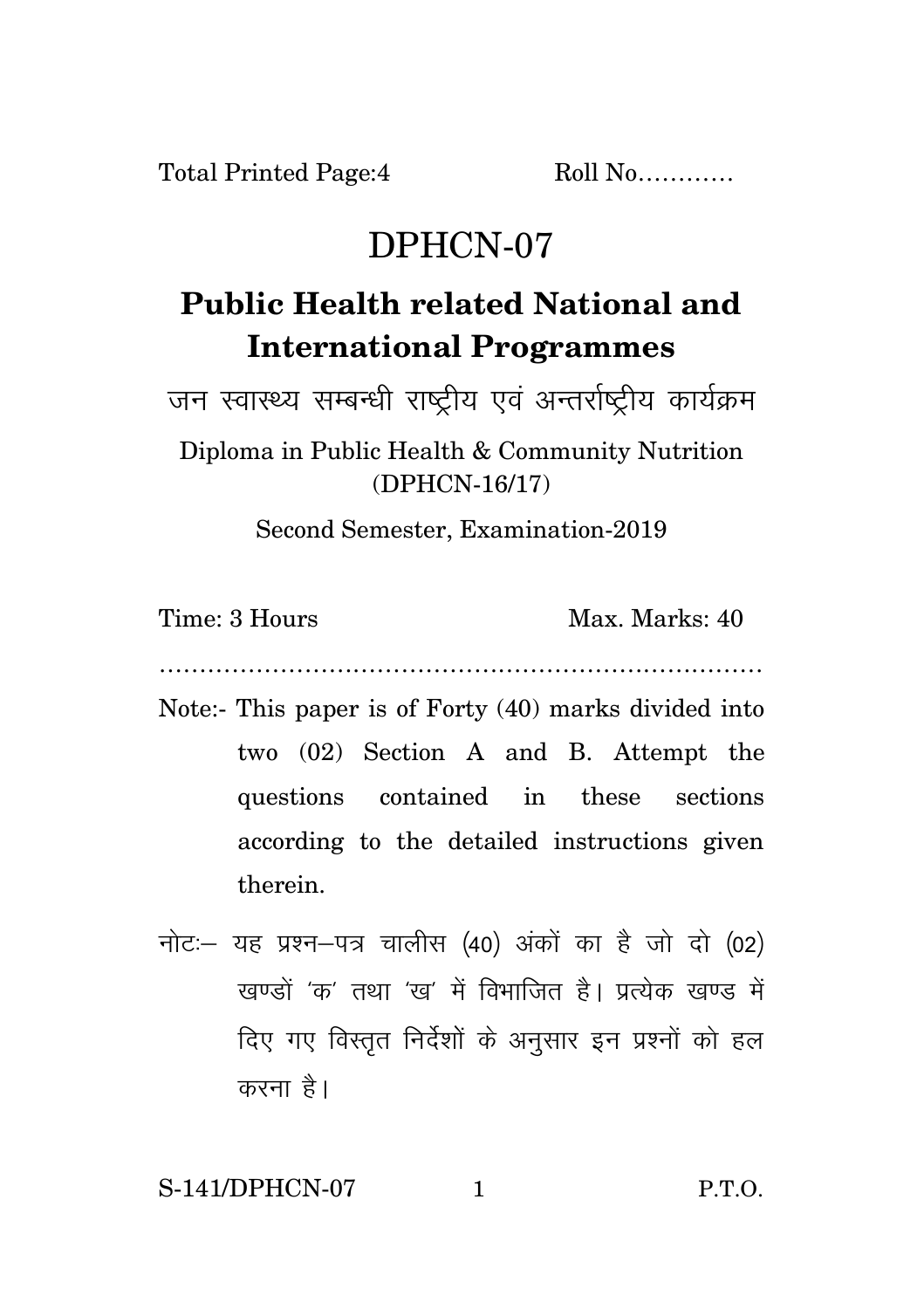Section-A (खण्ड-क)

(Long Answer Type Questions) (दीर्घ उत्तरीय प्रश्न)

- Note:- Section A contains Three (03) long answertype questions of Ten (10) marks each. Learners are required to answer any Two  $(02)$  questions only.  $(2 \times 10=20)$
- नोट: खण्ड 'क' में पाँच (05) दीर्घ उत्तरीय प्रश्न दिये गये हैं। प्रत्येक प्रश्न के लिए पन्द्रह (15) अंक निर्धारित हैं। शिक्षार्थियों को इनमें से केवल तीन (03) प्रश्नों के उत्तर तेने हैं।
- 1. What are the employment programs running at the national level? Explain in detail. राष्टीय स्तर पर चल रहे रोजगार परक कार्यक्रम कौन कौन से हैं? विस्तार से समझाइये।
- 2. Discuss the objectives of the Food and Agriculture Organization (FAO) and its activity areas in India. खाद्य एवं कृषि संगठन के उद्देश्य तथा भारत में इसके गतिविधि क्षेत्रों पर चर्चा कीजिए।
- 3. How NGOs are related to community health? Explain any two organizations in detail. गैर सरकारी संस्थाएं सामुदायिक स्वास्थ्य से किस प्रकार सम्बंधित हैं? किन्हीं दो संस्थाओं को विस्तार से समझाइये ।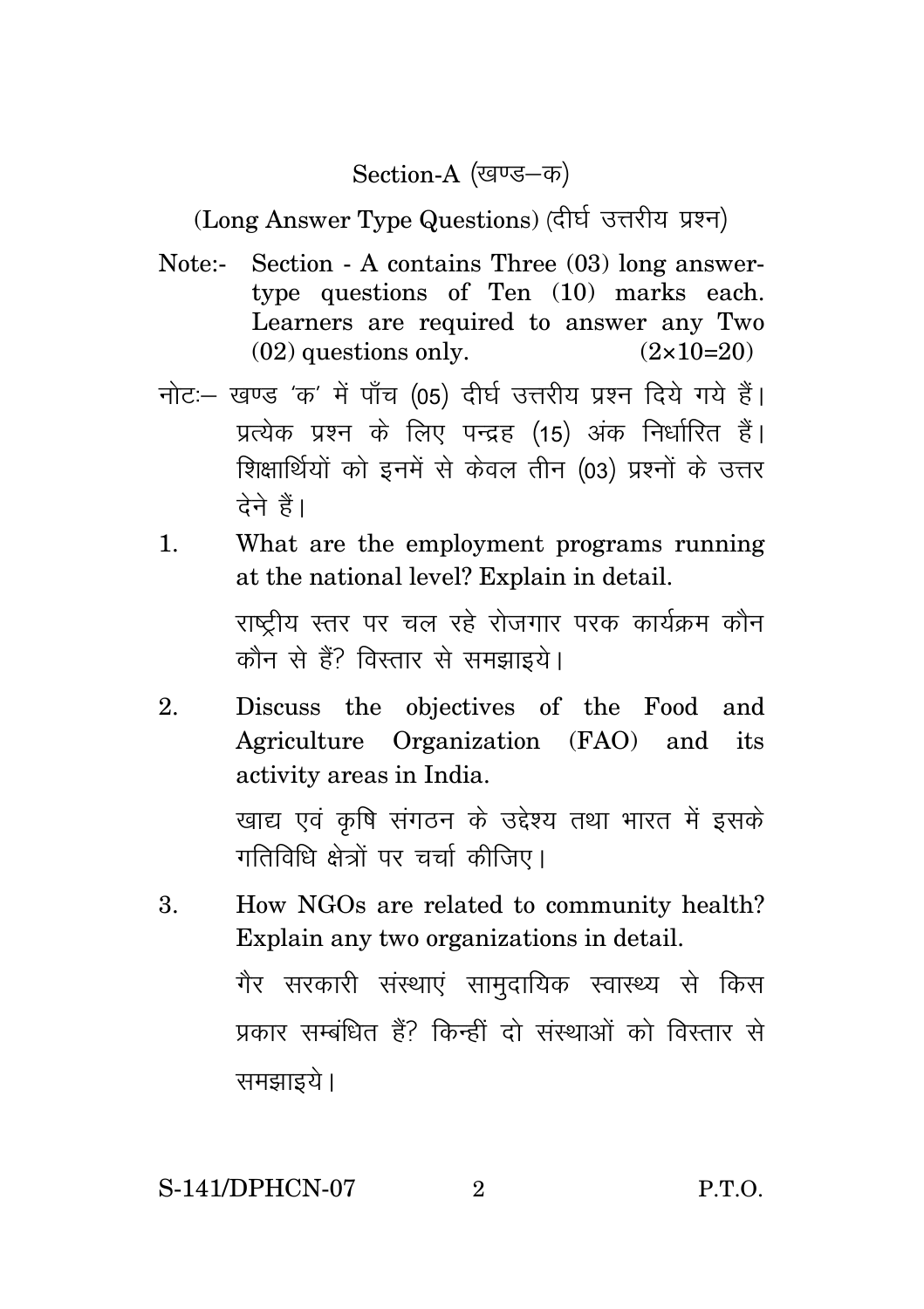## Section-B (खण्ड-ख)

(Short Answer Type Questions) (लघु उत्तरीय प्रश्न)

- Note:- Section-B contains six (06) short answer type questions of five (05) marks each. Learners are required to answer any four (04) questions only.  $(5 \times 4=20)$
- नोट: खण्ड 'ख' में छः (06) लघु उत्तरीय प्रश्न दिये गये हैं। प्रत्येक प्रश्न के लिए पाँच (05) अंक निर्धारित हैं। शिक्षार्थियों को इनमें से केवल चार (04) प्रश्नों के उत्तर देने हैं।
- 1. Comment on vaccination or immunization. टीकाकरण अथवा प्रतिरक्षीकरण पर टिप्पणी कीजिए।
- 2. What is Annapurna Program? How does it benefit people? अन्नपूर्णा कार्यक्रम क्या है? यह किस प्रकार लोगों को लाभान्वित करता है?
- 3. Describe the objectives of the World Health Organization (WHO). विश्व स्वास्थ्य संगठन के उद्देश्यों का वर्णन कीजिए।

## S-141/DPHCN-07 3 P.T.O.